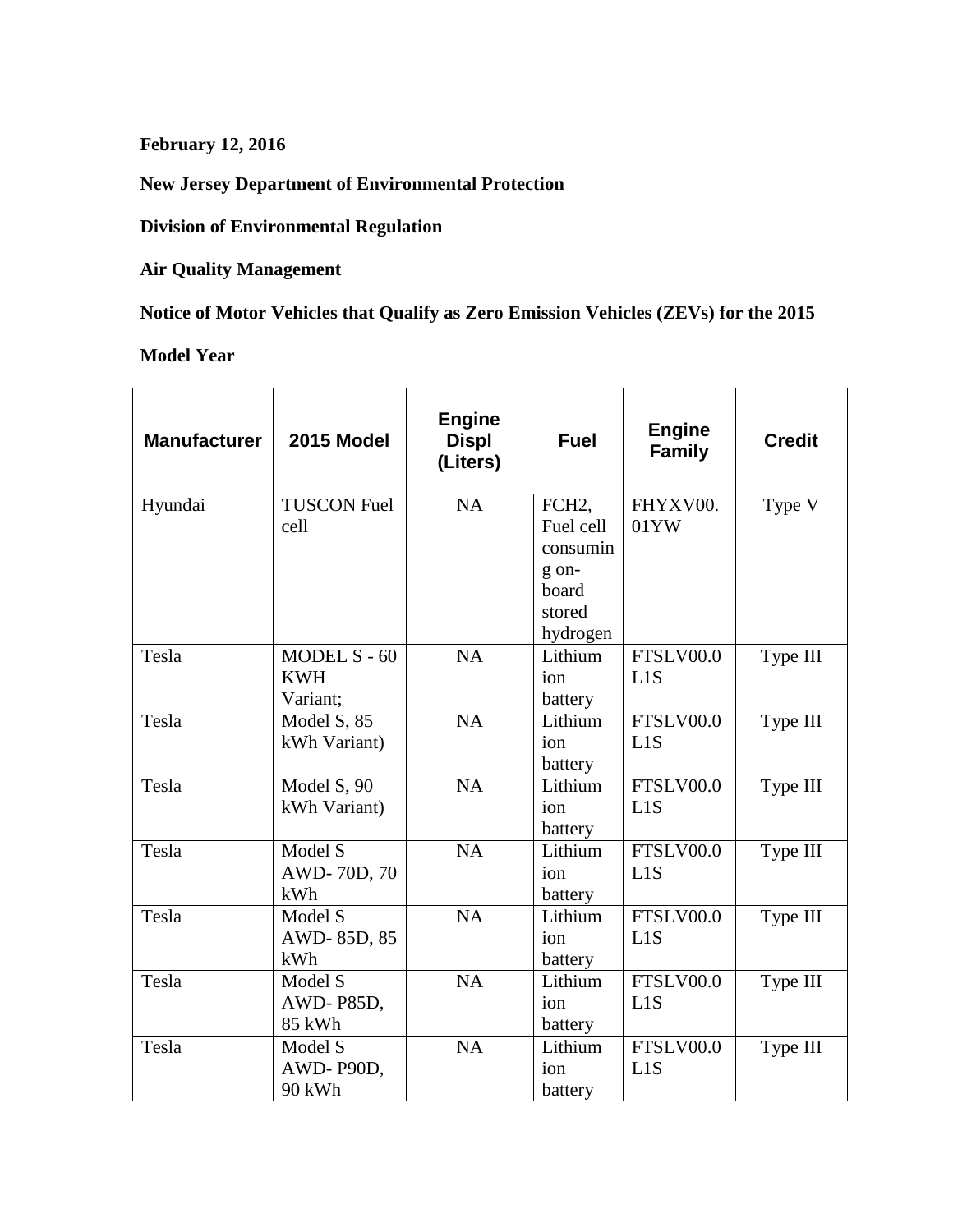| Tesla      | Model S        | NA | Lithium     | FTSLV00.0      | Type III |
|------------|----------------|----|-------------|----------------|----------|
|            | AWD-85D, 85    |    | ion         | L2S            |          |
|            | kWh            |    | battery     |                |          |
| Tesla      | Model S        | NA | Lithium     | FTSLV00.0      | Type III |
|            | AWD-P85D,      |    | ion         | L2S            |          |
|            | 85 kWh         |    | battery     |                |          |
| Tesla      | Model S        | NA | Lithium     | FTSLV00.0      | Type III |
|            | AWD-70D, 70    |    | ion         | L2S            |          |
|            | kWh            |    | battery     |                |          |
| Tesla      | Model S, 85D   | NA | Lithium     | FTSLV00.0      | Type III |
|            |                |    | ion         | L2S            |          |
|            |                |    | battery     |                |          |
| Tesla      | Model S, P85D  | NA | Lithium     | FTSLV00.0      | Type III |
|            |                |    | ion         | L2S            |          |
|            |                |    | battery     |                |          |
| Tesla      | Model S        | NA | Lithium     | FTSLV00.0      | Type III |
|            | AWD-90D, 90    |    | ion         | L2S            |          |
|            | kWh            |    | battery     |                |          |
| Tesla      | Model S        | NA | Lithium     | FTSLV00.0      | Type III |
|            | AWD-P90D,      |    | ion         | L2S            |          |
|            | 90 kWh         |    | battery     |                |          |
| <b>BMW</b> | I3 BEV         | NA | Lithium     | <b>FBMXVOO</b> | Type II  |
|            |                |    | ion         | .OI3B          |          |
|            |                |    | battery     |                |          |
| <b>BMW</b> | <b>I3 REX</b>  | NA | Lithium     | FBMXV00.       | Type IIx |
|            |                |    | ion         | 613R           |          |
|            |                |    | $battery +$ |                |          |
|            |                |    | Plug-in     |                |          |
|            |                |    | Hybrid      |                |          |
|            |                |    | Electric    |                |          |
|            |                |    | battery     |                |          |
| <b>BYD</b> | E <sub>6</sub> | NA | Lithium     | <b>FBMXVOO</b> | Type II  |
|            |                |    | ion         | .OI3B          |          |
|            |                |    | battery     |                |          |
| Chrysler   | Fiat 500e      | NA | Lithium     | FCRXV00.0      | Type II  |
|            |                |    | ion         | 5PR            |          |
|            |                |    | battery     |                |          |
| Ford       | Focus FWD      | NA | Lithium     | FFMXV00.       | Type II  |
|            | <b>BEV</b>     |    | ion         | 0VAE           |          |
|            |                |    | battery     |                |          |
| <b>GM</b>  | Chevrolet:     | NA | Lithium     | FGMXV00.       | Type II  |
|            | Spark EV       |    | ion         | 0001           |          |
|            |                |    | battery     |                |          |
| Kia        | Soul Electric  | NA | Lithium     | FKMXV00.       | Type II  |
|            |                |    | ion         | 04VW           |          |
|            |                |    | battery     |                |          |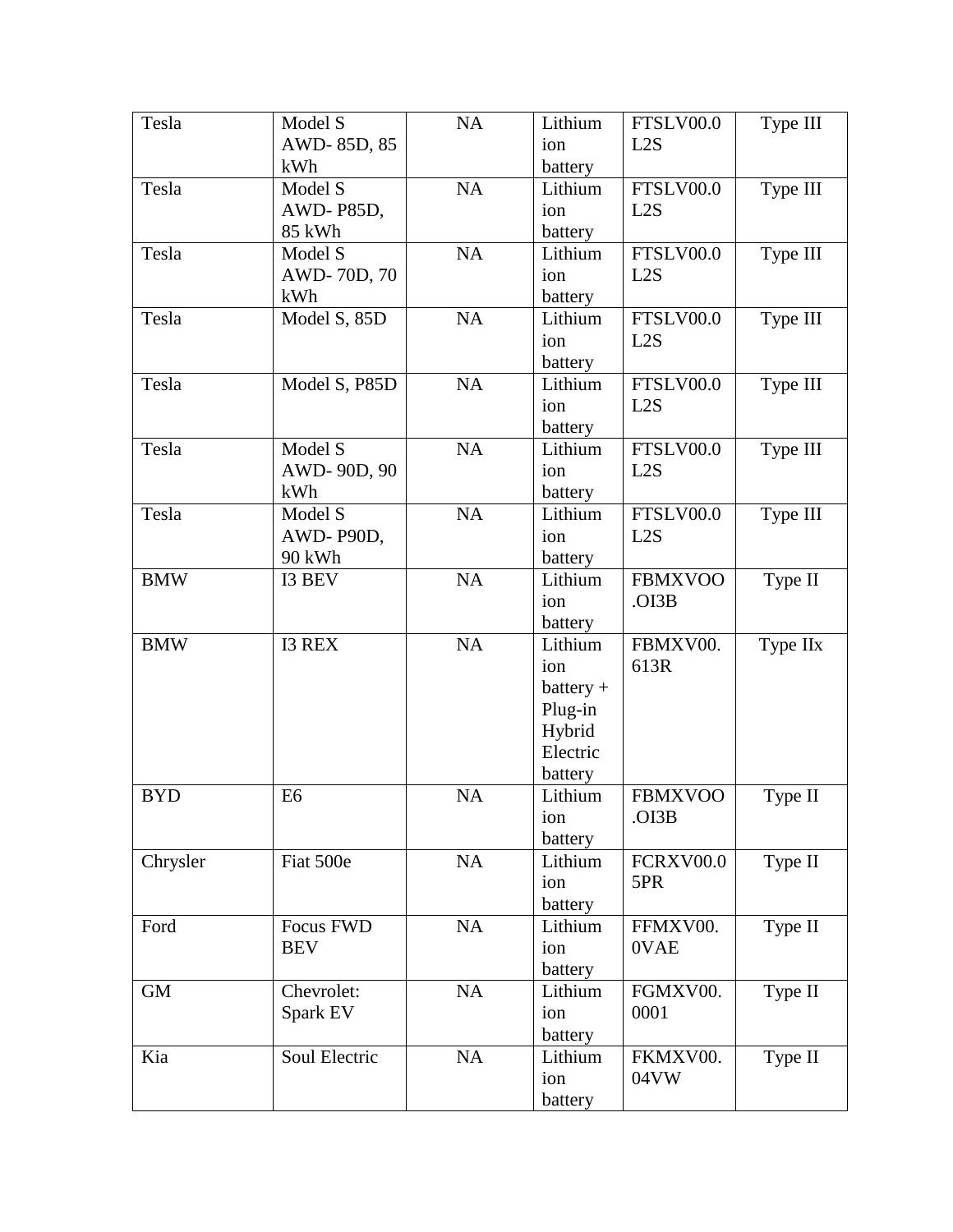| Mercedes-Benz                   | Mercedes<br>Benz: B-Class<br><b>Electric Drive</b>                            | <b>NA</b> | Lithium<br>ion<br>battery | <b>FMBXVOO</b><br>.OED2             | Type II    |
|---------------------------------|-------------------------------------------------------------------------------|-----------|---------------------------|-------------------------------------|------------|
| Mercedes-Benz                   | <b>Smart: Fortwo</b><br><b>Electric Drive</b><br>(Convertible)                | <b>NA</b> | Lithium<br>ion<br>battery | FMBXV00.<br>0ED1                    | Type II    |
| Mercedes-Benz                   | Smart: Fortwo<br><b>Electric Drive</b><br>(Coupe)                             | <b>NA</b> | Lithium<br>ion<br>battery | FMBXV00.<br>0ED1                    | Type II    |
| Nissan                          | Leaf                                                                          | <b>NA</b> | Lithium<br>ion<br>battery | FNSXV000<br><b>OLLA</b>             | Type II    |
| Volkswagen                      | e-Golf                                                                        | NA        | Lithium<br>ion<br>battery | FVGAV00.<br>0VZZ                    | Type II    |
| Mitsubishi                      | i-Miev                                                                        | <b>NA</b> | Lithium<br>battery<br>ion | FMTXV00.<br>0EAT                    | Type 1.5   |
| <b>ACG</b>                      | 39 Roadster;<br>Cadillac<br>Escalade,<br>California<br>Roadster,<br>Hummer H3 | NA        | Lead-<br>acid<br>battery  | <b>FACG000.0</b><br>NE <sub>2</sub> | <b>NEV</b> |
| <b>ACG</b>                      | T-Sport                                                                       | <b>NA</b> | Lead-<br>acid<br>battery  | <b>FACG000.0</b><br><b>NEV</b>      | <b>NEV</b> |
| <b>Alvarez Motor</b><br>Company | Ecocenter:<br>Eco-Ecar,<br>EcoVan,<br>EcoTruck                                | <b>NA</b> | Lead-<br>acid<br>battery  | <b>FAVZ000.0</b><br>001             | <b>NEV</b> |
| Club Car                        | VR15-<br>Villager 2<br>LSV,<br>VS15- Villager<br>$2+2$ LSV                    | NA        | Lead-<br>acid<br>battery  | <b>FIRC00000</b><br>002             | <b>NEV</b> |
| Club Car                        | <b>MN15-</b><br>Carryall 510<br>LSV,<br>MP15-<br>Carryall 710<br><b>LSV</b>   | NA        | Lead-<br>acid<br>battery  | <b>FIRC00000</b><br>001             | <b>NEV</b> |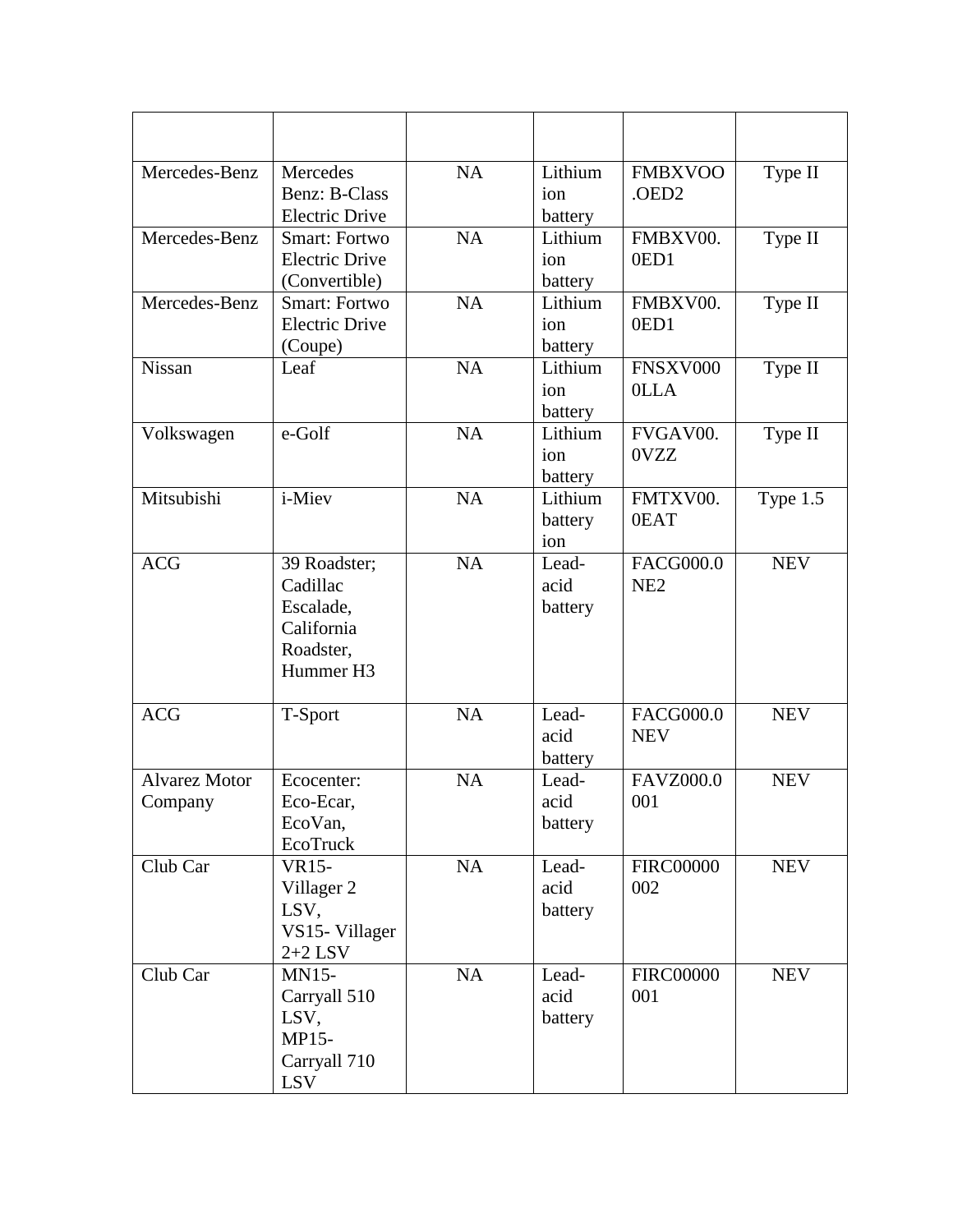| Columbia            | Columbia         | NA        | Lead-   | FCPC000.0        | <b>NEV</b> |
|---------------------|------------------|-----------|---------|------------------|------------|
| Parcar              | Parcar: MEGA     |           | acid    | <b>AFD</b>       |            |
|                     |                  |           | battery |                  |            |
| Columbia            | Columbia         | <b>NA</b> | Lithium | FCPC000.0        | <b>NEV</b> |
| Parcar              | Parcar: MG1      |           | ion     | <b>AFD</b>       |            |
|                     |                  |           | battery |                  |            |
| Columbia            | Columbia         | NA        | Lead-   | FCPC000.0        | <b>NEV</b> |
| Parcar              | Parcar: SMT2,    |           | acid    | <b>SRD</b>       |            |
|                     | SMT4, SUV-       |           | battery |                  |            |
|                     | SN, SUV-LN,      |           |         |                  |            |
|                     | NEV <sub>2</sub> |           |         |                  |            |
| Columbia            | Columbia         | <b>NA</b> | Lithium | <b>FCPC000.0</b> | <b>NEV</b> |
| Parcar              | Parcar: SMT2,    |           | ion     | <b>SRD</b>       |            |
|                     | SMT4, SUV-       |           | battery |                  |            |
|                     | SN, NEV2         |           |         |                  |            |
| Electric Multi-     | Electric Multi   | <b>NA</b> | Lead-   | <b>FEMT0000</b>  | <b>NEV</b> |
| <b>Task Utility</b> | Task: Utility    |           | acid    | 0048             |            |
| Vehicles, Inc.      |                  |           | battery |                  |            |
| Electric Multi-     | EVI: Emega       | <b>NA</b> | Lithium | FEV100000        | <b>NEV</b> |
| <b>Task Utility</b> |                  |           | ion     | <b>EMG</b>       |            |
| Vehicles, Inc       |                  |           | battery |                  |            |
| $E-Z-GO$            | EZGO: 2FIVE,     | <b>NA</b> | Lead-   | <b>FEZG00.00</b> | <b>NEV</b> |
| Division of         | <b>CUSHMAN:</b>  |           | acid    | A02              |            |
| Textron             | <b>LSV 800</b>   |           | battery |                  |            |
| Google Auto         | GOOGLE:          | <b>NA</b> | Lithium | FGGLVO.O         | <b>NEV</b> |
| <b>LLC</b>          | <b>SELF</b>      |           | ion     | <b>OFIR</b>      |            |
|                     | <b>DRIVING</b>   |           | battery |                  |            |
|                     | <b>CAR</b>       |           |         |                  |            |
| JH Global           | STAR: BN48-      | <b>NA</b> | Lead    | <b>FJHG00000</b> | <b>NEV</b> |
| Services            | 4-NEV/LSV,       |           | acid    | 001              |            |
|                     | B48-6-           |           | battery |                  |            |
|                     | NEV/LSV,         |           |         |                  |            |
|                     | Classic-48-2-    |           |         |                  |            |
|                     | NEV/LSV,         |           |         |                  |            |
|                     | Classic-48-      |           |         |                  |            |
|                     | $2+2-$           |           |         |                  |            |
|                     | NEV/LSV.         |           |         |                  |            |
|                     | Classic-48-4-    |           |         |                  |            |
|                     | NEV/LSV,         |           |         |                  |            |
|                     | Classic-48-      |           |         |                  |            |
|                     | $4 + 2 -$        |           |         |                  |            |
|                     | NEV/LSV,         |           |         |                  |            |
|                     | Classic-48-4-6-  |           |         |                  |            |
|                     | NEV/LSV,         |           |         |                  |            |
|                     | Sport-2+2-       |           |         |                  |            |
|                     | NEV/LSV,         |           |         |                  |            |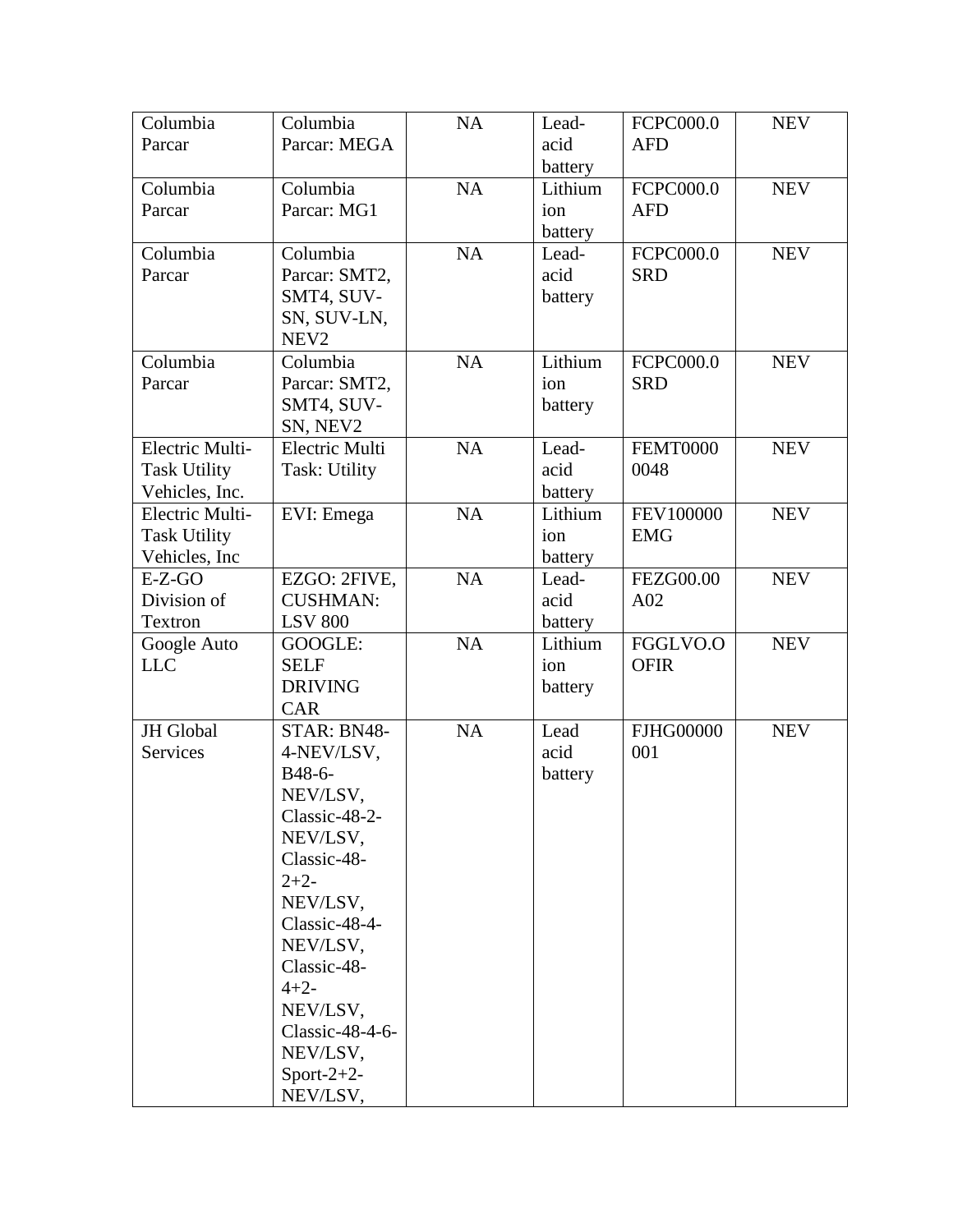|                           | Sport-4+2-<br>NEV/LSV,<br>$48 - 2H -$<br>NEV/LSV,<br>48-4H-<br>NEV/LSV,<br>48-2-HCX- |           |                         |                         |            |
|---------------------------|--------------------------------------------------------------------------------------|-----------|-------------------------|-------------------------|------------|
|                           | NEV/LSV,<br>48L-2H-<br>NEV/LSV,<br>48L-4H-<br>NEV/LSV,<br>48L-2-HCX-<br>NEV/LSV      |           |                         |                         |            |
| Meridian<br><b>Motors</b> | Meridian<br>Motors: The<br><b>GF</b>                                                 | NA        | Lead<br>acid<br>battery | <b>FMMR000.</b><br>0048 | <b>NEV</b> |
| Polaris                   | GEM: e2, eS,<br>e4, e4S, eL,<br>$eL$ -XD, $e6$ ,<br>e6S, eM1400<br><b>LSV</b>        | <b>NA</b> | Lead<br>acid<br>battery | FP0L00000<br>002        | <b>NEV</b> |
| Vantage<br>Vehicle        | <b>VANTAGE:</b><br>EVC1000,<br>EVX1000;<br>EVP1000,<br><b>EVR1000</b>                | <b>NA</b> | Lead<br>acid<br>battery | <b>FWI000007</b><br>2V  | <b>NEV</b> |

"FCH2"= fuel cell consuming on-board stored hydrogen

- LiP= Lithium polymer battery
- Li+ =Lithium ion battery

Type V ZEV has a range of equal to or greater than 300 miles, must be capable of replacing

95% maximum rated energy capacity in <= 15 minutes.

Type IV ZEV has a range of equal to or greater than 200 miles, must be capable of replacing

95% maximum rated energy capacity in <= 15 minutes.